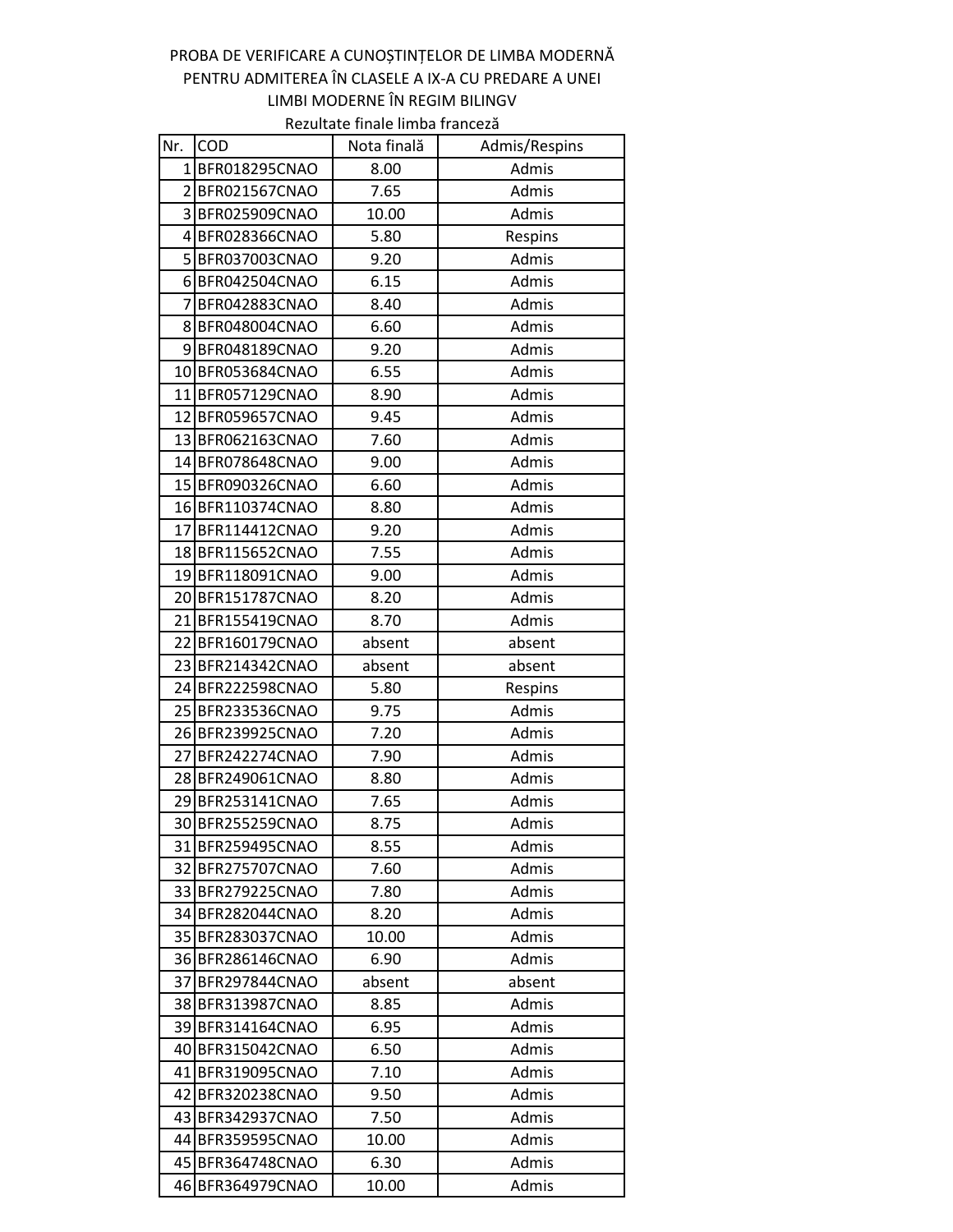| Nr. | <b>COD</b>       | Nota finală | Admis/Respins |
|-----|------------------|-------------|---------------|
| 47  | BFR367515CNAO    | 6.85        | Admis         |
|     | 48 BFR383691CNAO | 8.40        | Admis         |
|     | 49 BFR385827CNAO | 8.60        | Admis         |
|     | 50 BFR388841CNAO | 5.80        | Respins       |
|     | 51 BFR395966CNAO | 6.75        | Admis         |
|     | 52 BFR409584CNAO | 10.00       | Admis         |
|     | 53 BFR414116CNAO | 7.30        | Admis         |
|     | 54 BFR421516CNAO | 8.30        | Admis         |
|     | 55 BFR439425CNAO | 9.20        | Admis         |
|     | 56 BFR461337CNAO | 8.10        | Admis         |
|     | 57 BFR462685CNAO | 7.10        | Admis         |
|     | 58 BFR463042CNAO | 10.00       | Admis         |
|     | 59 BFR480333CNAO | 6.20        | Admis         |
|     | 60 BFR481765CNAO | 7.80        | Admis         |
|     | 61 BFR491794CNAO | 9.00        | Admis         |
|     | 62 BFR532592CNAO | 7.45        | Admis         |
|     | 63 BFR538303CNAO | 6.90        | Admis         |
|     | 64 BFR539515CNAO | 7.10        | Admis         |
|     | 65 BFR539789CNAO | 8.20        | Admis         |
|     | 66 BFR547714CNAO | 5.30        | Respins       |
|     | 67 BFR559067CNAO | 8.60        | Admis         |
|     | 68 BFR575703CNAO | 9.20        | Admis         |
|     | 69 BFR576743CNAO | 8.30        | Admis         |
|     | 70 BFR592417CNAO | 8.55        | Admis         |
|     | 71 BFR603764CNAO | absent      | absent        |
|     | 72 BFR609771CNAO | 6.90        | Admis         |
|     | 73 BFR614316CNAO | 9.20        | Admis         |
|     | 74 BFR625806CNAO | 9.90        | Admis         |
|     | 75 BFR659246CNAO | 6.10        | Admis         |
|     | 76 BFR689916CNAO | 9.60        | Admis         |
|     | 77 BFR690889CNAO | 6.25        | Admis         |
|     | 78 BFR697485CNAO | 7.40        | Admis         |
|     | 79 BFR698295CNAO | 7.65        | Admis         |
|     | 80 BFR698439CNAO | 8.55        | Admis         |
|     | 81 BFR719503CNAO | 8.60        | Admis         |
|     | 82 BFR729307CNAO | 7.00        | Admis         |
|     | 83 BFR743044CNAO | absent      | absent        |
|     | 84 BFR753782CNAO | 8.00        | Admis         |
|     | 85 BFR763852CNAO | 7.40        | Admis         |
|     | 86 BFR771745CNAO | 7.15        | Admis         |
|     | 87 BFR787456CNAO | 7.00        | Admis         |
|     | 88 BFR834804CNAO | 5.80        | Respins       |
|     | 89 BFR838379CNAO | 9.75        | Admis         |
|     | 90 BFR866462CNAO | 6.35        | Admis         |
|     | 91 BFR883928CNAO | 9.20        | Admis         |
|     | 92 BFR898732CNAO | 10.00       | Admis         |
|     | 93 BFR901662CNAO | 8.85        | Admis         |
|     | 94 BFR904982CNAO | 6.65        | Admis         |
|     | 95 BFR910846CNAO | absent      | absent        |
|     | 96 BFR920254CNAO | 7.90        | Admis         |
| 97  | BFR926842CNAO    | 8.55        | Admis         |
|     |                  |             |               |